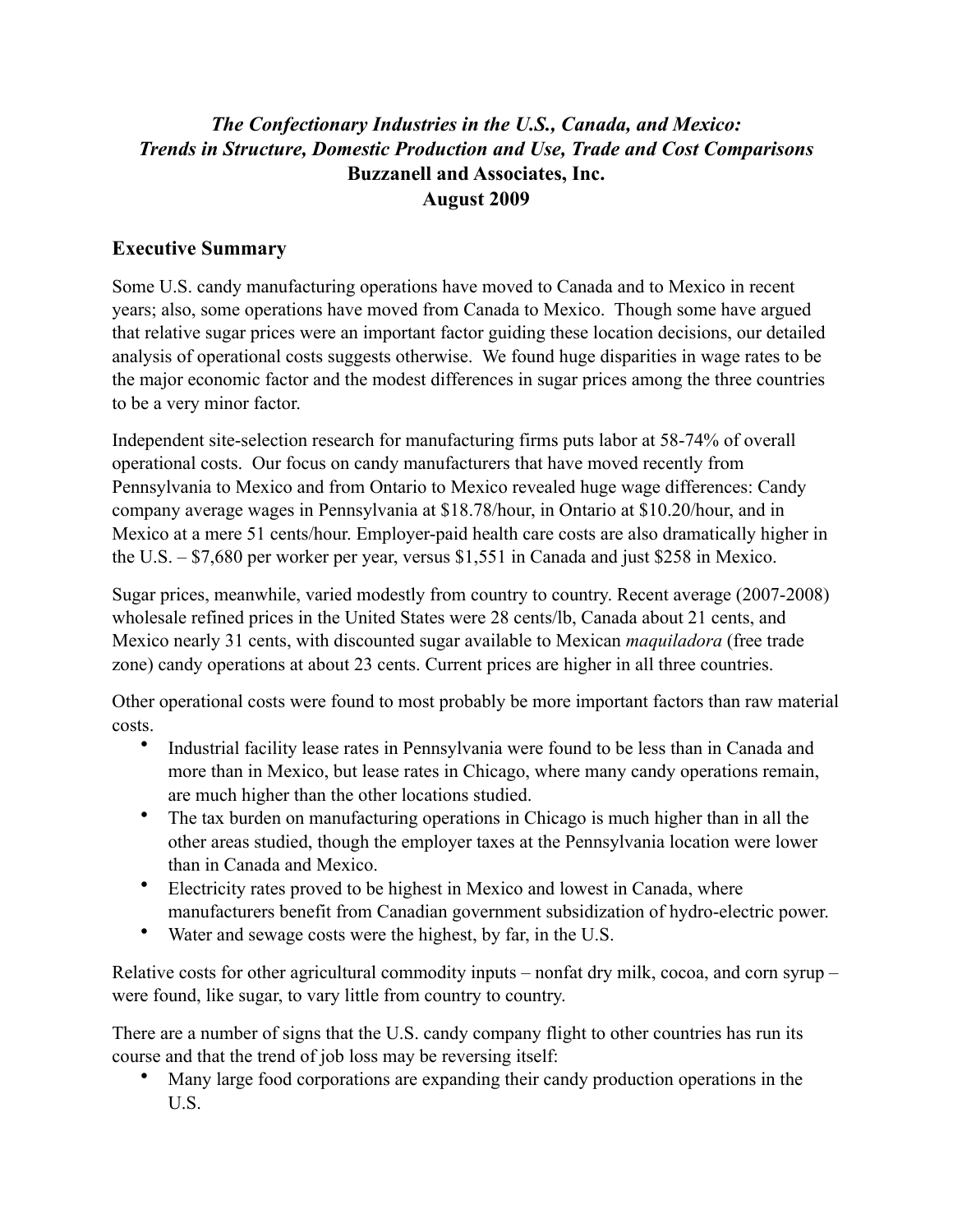- After years of decline: the volume of U.S. confectionary production has leveled off and the value rose by 4% in 2008; the number of jobs in the U.S. confectionary industry rose by 12% in 2007 (data for 2008 not yet available).
- After years of increases, the amount of sugar in U.S. imports of sweetened products declined in 2007 and 2008.
- U.S. industrial use of sugar has risen by 11 percent since 2003.
- U.S. exports of chocolate candies have more than doubled in the past decade and nonchocolate candy exports have risen 30%.
- The U.S. confectionary industry remains among the nation's most profitable sectors, with the industry's trade association itself boasting profit margins of 35%.